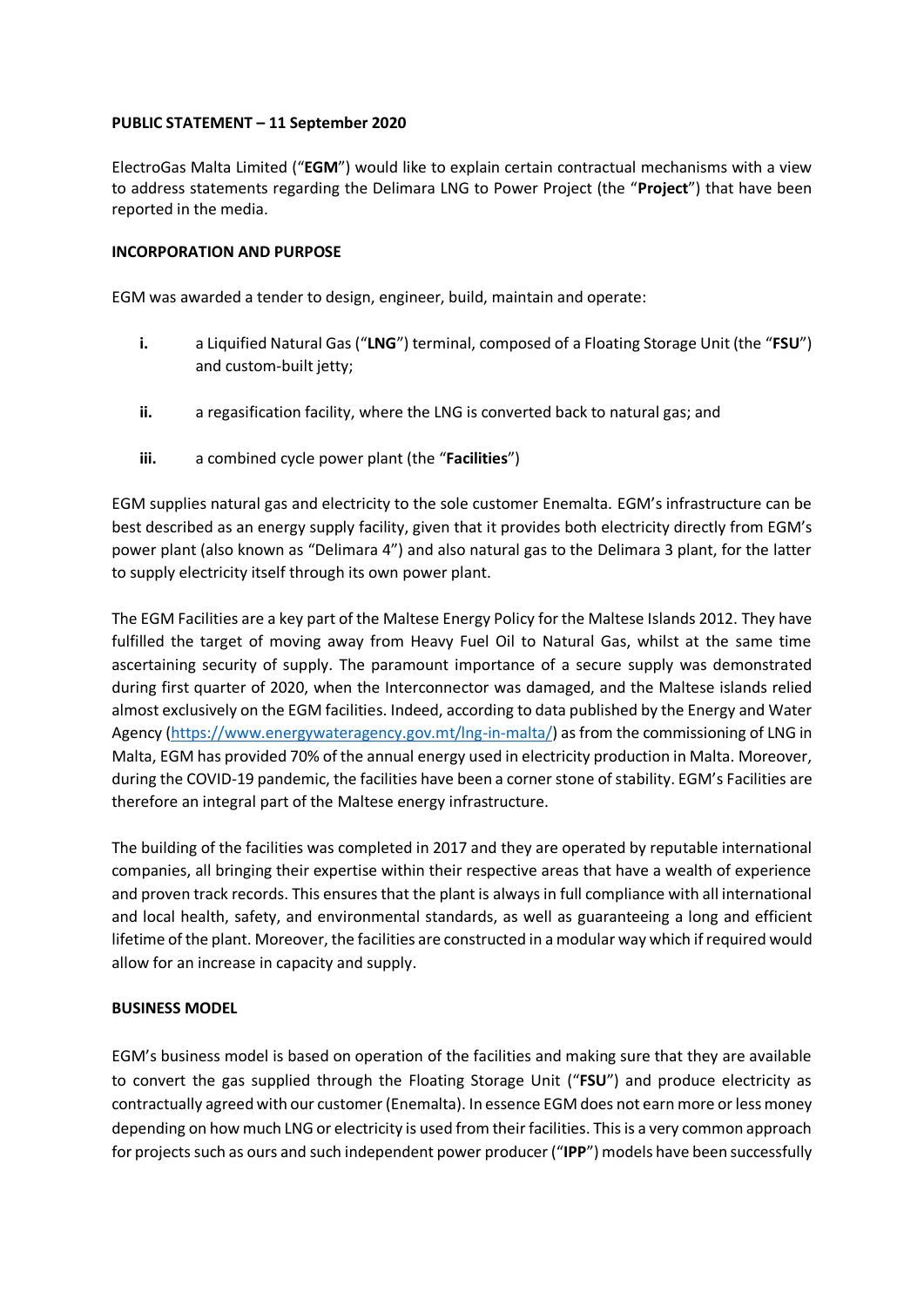applied numerous times worldwide for decades and are a recognized and well tested scheme to mobilize large private investments in energy markets.

Furthermore, with reference to speculation in the media relating to EGM's profits; EGM would like to emphasise that contrary to statements in the media, EGM has not made any profit to date. Furthermore EGM has not paid any dividends to its shareholders and is not expected to do so in the near future. The Project is considered as a long-term investment and its main focus is the security of supply to Malta.

## **STRUCTURE OF THE AGREEMENTS**

EGM is party to several agreements, including agreements with the LNG supplier and with Enemalta. The cost and fixed fee at which EGM sells electricity to Enemalta consists of two components:

- **i.** A formula for the conversion cost that factors in the process of energy production, which covers the capital cost and fixed fee of the Facilities, which was estimated at tender stage; and
- **ii.** The price of LNG. The LNG price is a pass-through cost, therefore incurred in full by EGM at a specific price, which price is then charged entirely to the client (Enemalta) and EGM does not make a profit on the LNG.

The fixed fee covers the estimated costs for the investment at tender stage (no need for Enemalta to invest significant capital for the construction of the powerplant) and the variable fee covers the operating and maintenance costs over the contractual term, within specific parameters. The variable fee covers the LNG costs which in turn are passed through to the LNG supplier. EGM receives no handling fee, profit or margin on the cost of LNG. Hence EGM earns solely a fixed fee, which was estimated at tender stage to cover the capital and operating costs of the Facilities.

# • **LNG Agreement:**

EGM entered into a 10-year LNG Supply and Purchase Agreement with SOCAR Trading, whereby the LNG supplier commits to ship to and sell to EGM the agreed LNG quantities. Based on the tender requirements, the LNG price for the agreed volume is fixed for a five-year period ending on 14 April 2022 and becomes floating thereafter based on the pre-agreed formula for the remaining period of the LNG Agreement. The LNG cost and pricing are a pass through for EGM, meaning that the cost and price charged to EGM does not affect the profit/loss of EGM.

## • **GSA and PPA Agreements:**

Under the Power Purchase Agreement ("**PPA"**), EGM agrees to make available electrical energy to Enemalta and to supply electrical energy when dispatched by Enemalta. Consistent with conventional power projects, the tariff structure under the PPA includes capacity payments (covering fixed costs) and energy payments (covering variable costs including fuel costs). Enemalta will have to pay capacity payments to the extent Delimara 4 is available, whatever the level of electricity required to be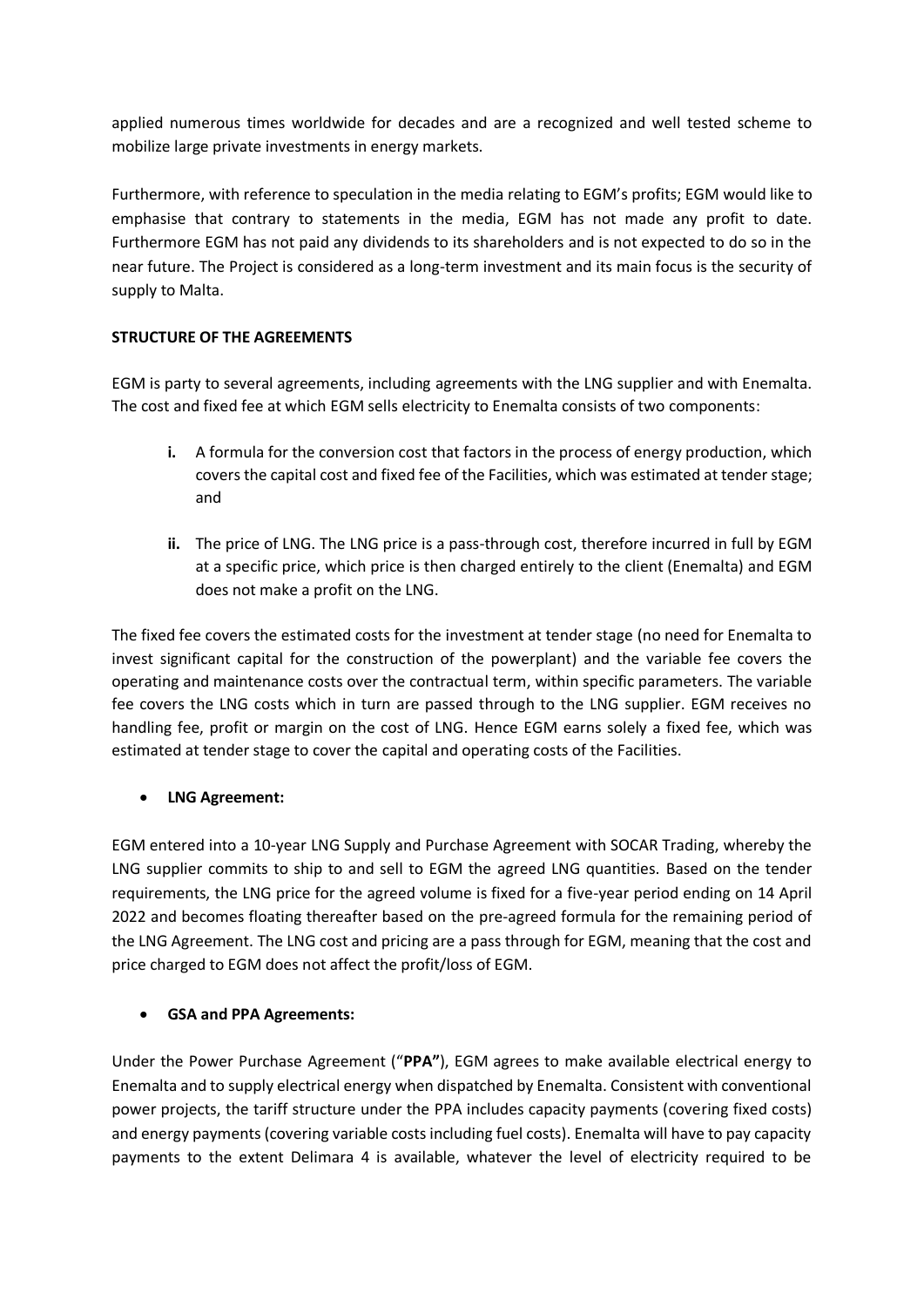dispatched by the power plant. The variable costs cover the cost of fuel with the guaranteed efficiency. This incentivises EGM to always keep the facilities in best condition.

Under the Gas Supply Agreement ("**GSA**"), EGM agrees to make available gas to Enemalta, and to supply gas to Delimara 3 when nominated by Enemalta. The GSA tariff like the PPA tariff includes capacity payments (covering fixed costs) and energy payments (covering variable costs including fuel costs). Subject to availability, Enemalta will have to pay capacity payments to the regasification facilities irrespective of the volume of gas nominated.

### **PUBLIC DOMAIN ALLEGATIONS**

During 2019 three new Directors were appointed on the EGM board and they were cognisant of the ongoing public domain allegations of corruption, wrongdoing or impropriety relating to the Project. For these reasons, EGM acting prudently and responsibly engaged in an extensive internal legal and forensic review of EGM and found no evidence of any wrongdoing during the bidding stage, construction of the powerplant and the operational activities of EGM.

EGM refers to the snippets from emails and/or emails published in the media that form part of a cache of data illegally retrieved from EGM's servers in breach of the law, often including internal communications and working documents between EGM employees which have been taken out of context. At no point has EGM or persons quoted or included in the emails been contacted for comment. Indeed, EGM discovered a breach to its IT systems in late December 2017, and subsequently reported this criminal offence to the police. A Magisterial Inquiry is ongoing and to EGM's knowledge, the perpetrator of this illegal act has not been identified as yet.

#### **EGM GOVERNANCE AND BUSINESS ETHOS**

The agreements and arrangements relating to the Project have been subject to the highest degree of scrutiny including specific vetting by the National Audit office (NAO) and approval at European Commission level, which confirmed that the rate of return was in line with similar projects (Section 10.1 of the NAO report dated November 2018). EGM has also recently undergone a legal and forensic review by international independent external firms and will continuously be subject to extensive periodic scrutiny and review to ensure the highest standards on all areas of compliance, given that the capital expenditure is financed by nine (9) major international and local financial institutions.

EGM's sole interest is to adhere to its commitments undertaken in 2013; that is, to provide the Maltese Islands with the required supply of cleaner electricity through the operation of a safe, efficient and reliable gas-powered power station on fair, transparent and reasonable commercial terms.

EGM understands that the Project is an integral part of the Maltese Islands' infrastructure and will continue to adhere to the highest degree of local and international scrutiny. In view of this and for the purpose of continuous improvement, full transparency and development, EGM is constantly implementing internal policies to improve governance to achieve the highest standards possible. In addition, EGM has since its incorporation been an active participant in the community and supported various social, cultural and educational projects through its Community Investment Plan.